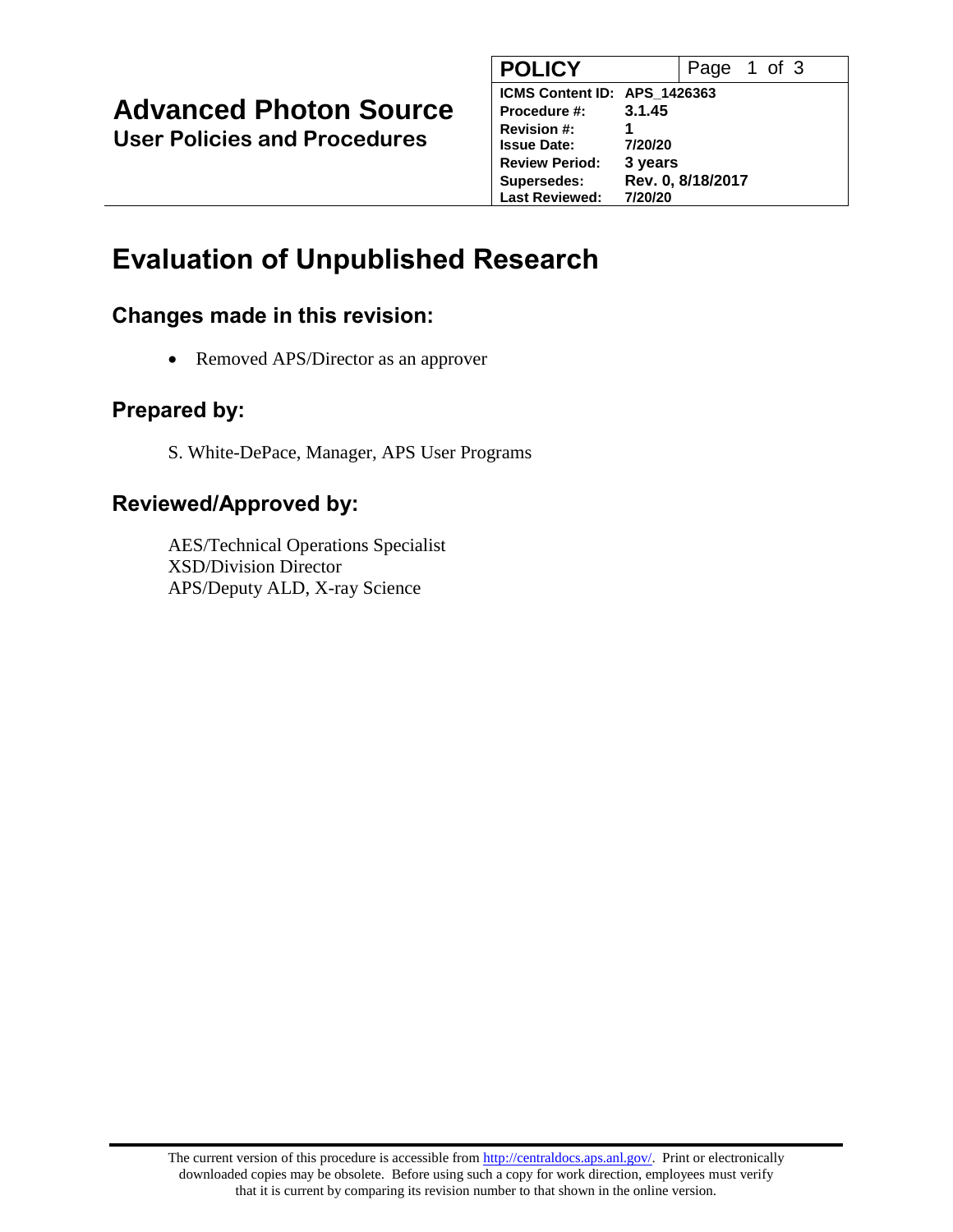# **Evaluation of Unpublished Research**

## **1 PURPOSE**

To ensure that the APS is used optimally to meet Department of Energy scientific and technological objectives, APS management must evaluate the impact of the work performed using APS facilities. This policy defines the requirements for APS users to justify the value of the research not intended for publication in the open literature.

## **2 SCOPE**

This policy addresses the information required for evaluation of the impact of

- Proprietary or classified work, and
- Unpublished industry-sponsored works.

This policy does not address the information required for evaluation of the impact of nonproprietary work performed with the goal of publication in the open scientific literature. The publication record (deposited in the APS Publication Database) will be the primary basis of evaluation for nonproprietary experiments.

## **3 POLICY**

At the close of each fiscal year the User Administration and Support Office will make a call for the justification for unpublished work. The responses will be forwarded to the APS Deputy Director for X-ray Science. Each justification should describe the general area for which the beam time was used and indicating, in general terms, the importance of the work. This written statement can be for either each scheduled beam time or one impact statement from each research institution that covers the all of the work for the year.

Researchers are encouraged to provide information to justify the value of the APS to their research, such as company testimonials or publicity that states the value of the APS to the fulfillment of company goals (e.g., bringing new products to market or improving industrial processes), news reports that mention the APS, or letters from company/program senior managers attesting to the value of the research to company/program goals.

### **4 RELATED POLICIES**

Parent policy: User Access and Administration Framework [\(APS\\_1258423\)](https://www.aps.anl.gov/files/APS-sync/centraldocs/policy_procedures/user/docs/APS_1258423.pdf) Reporting Publications to the APS (APS 1426538)